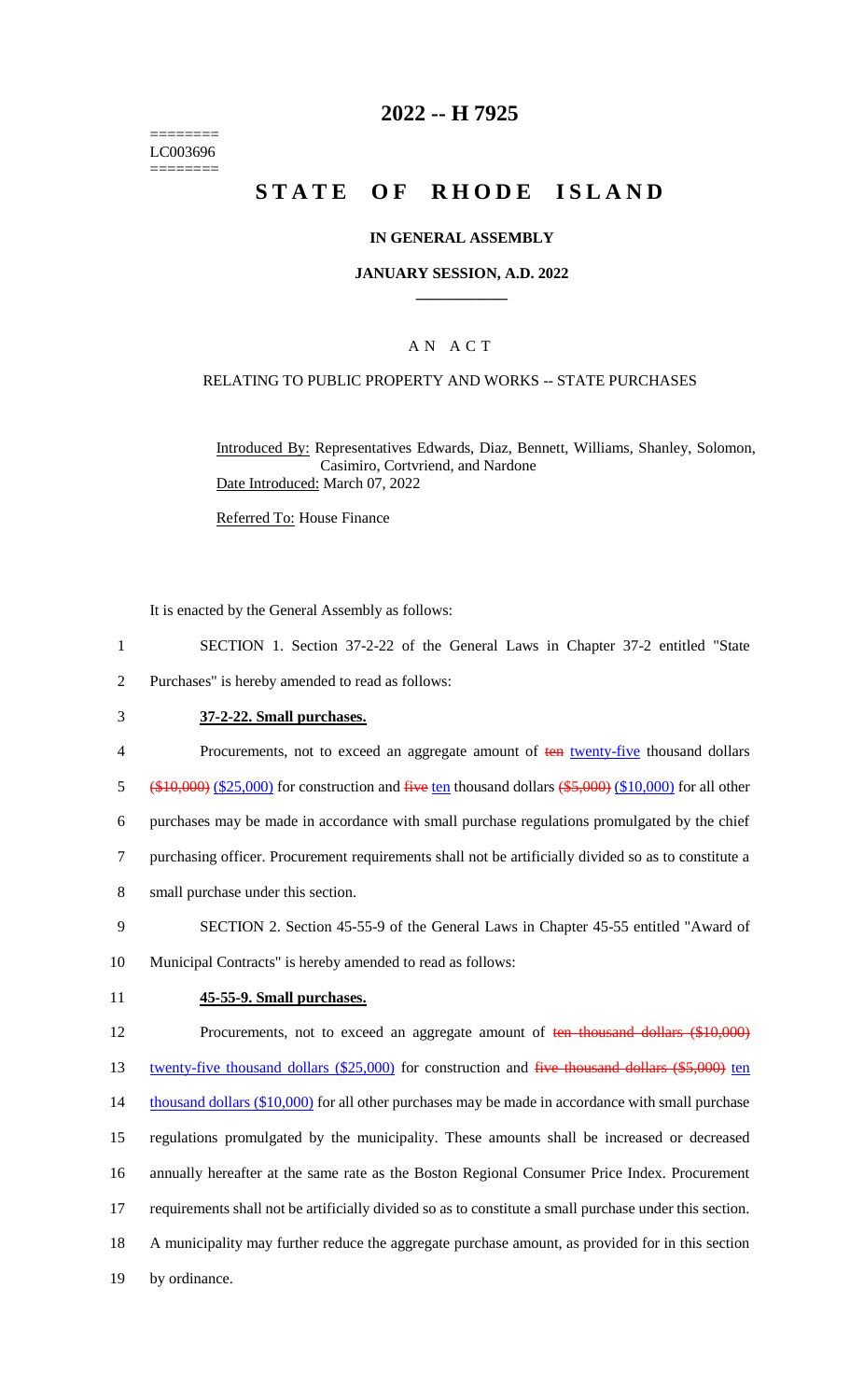1 SECTION 3. This act shall take effect on December 31, 2022.

#### $=$ LC003696 ========

LC003696 - Page 2 of 3